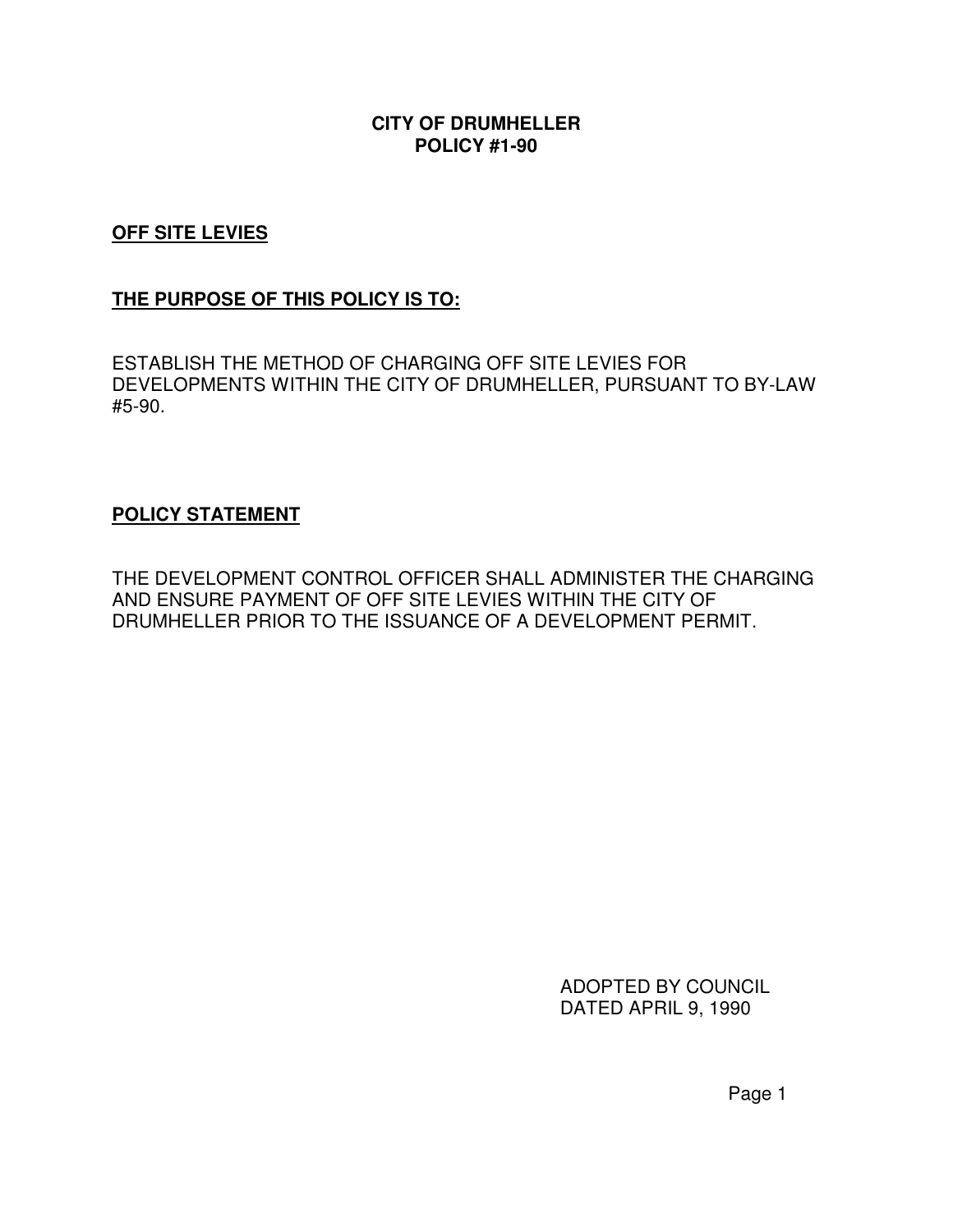# 1. **GENERAL**

1.1 An off-site levy is to be assessed in accordance with the By-law and paid before a Development Permit is issued for the construction of any new residential or commercial/industrial buildings except as provided herein.

# 2. **PREVIOUSLY UNDEVELOPED PROPERTY - RESIDENTIAL, COMMERCIAL OR INDUSTRIAL**

2.1 If the lot has never contained a building, an off-site levy is payable.

# 3. **SINGLE FAMILY PROPERTY - RESIDENTIAL**

- 3.1 If the lot has previously contained a residence that was not connected to water and sewer, an off-site levy is payable.
- 3.2 If the lot has previously contained a residence which has been disconnected from water and/or sewer for more than 5 years, an off-site levy is payable.
- 3.3 If the lot contained a residence connected, within the past 5 years, to either water or sewer but not both, 50% of the off-site levy is payable.

# 4. **MULTIPLE FAMILY RESIDENTIAL/COMMERCIAL/INDUSTRIAL PROPERTY**

- 4.1 If the lot has previously contained a building that was not connected to water or sewer, an off-site levy is payable.
- 4.2 If the lot has previously contained a building which has been disconnected from water and/or sewer for 5 years, an off-site levy is payable.
- 4.3 If the previous building was connected to water and sewer service less than 5 years prior to the application for the Development Permit and:
	- 4.3.1 is of the same or smaller floor area, no off-site levy is payable; or,
	- 4.3.2 is of greater size, then a levy is payable using the following formula:
		- 4.3.2.1 levy payable calculated in accordance with the By-law less the levy that would have been payable on a building of the size of the previous building.

Page 2